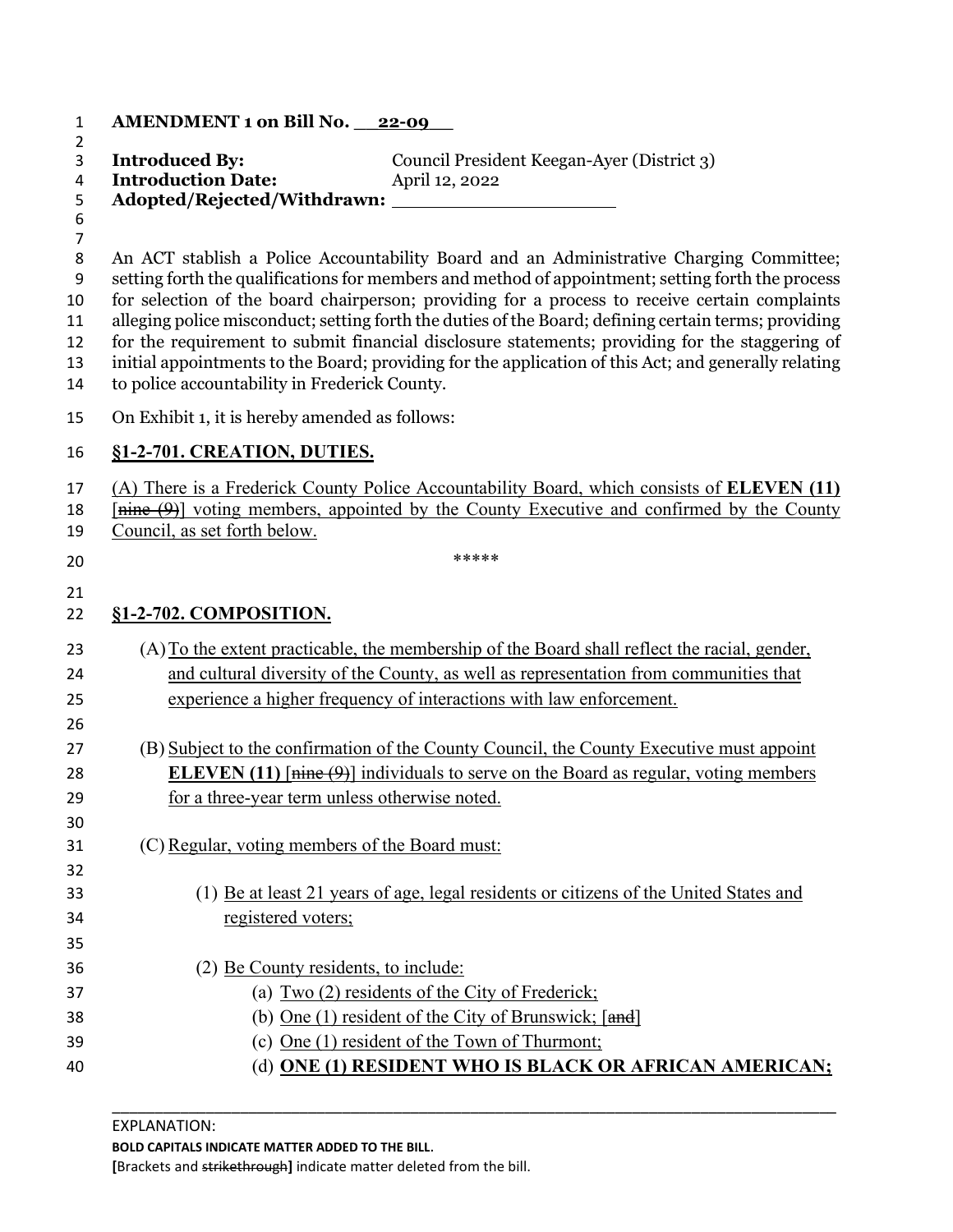|   | AND                                           |
|---|-----------------------------------------------|
| 2 | (e) ONE (1) RESIDENT WHO IS A FIRST OR SECOND |
|   | <b>GENERATION IMMIGRANT;</b>                  |
| 4 |                                               |
| 5 | *****                                         |
|   |                                               |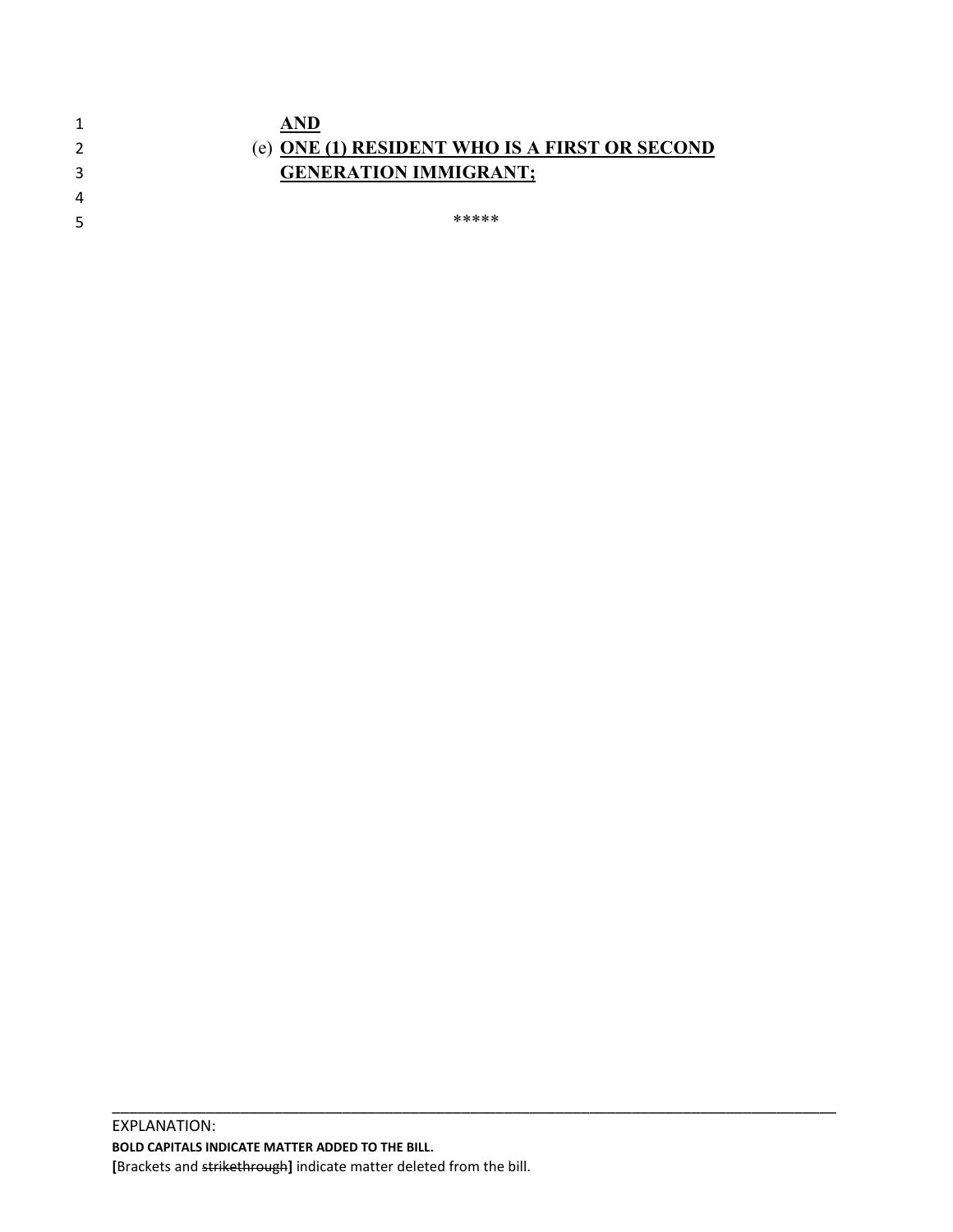| 1                                                                           |                                                                                                                                                                                                                                                                                                                                                                                                                                                                                                                                                                                                                                                                         | AMENDMENT 2 on Bill No. 22-09                  |                                                                                     |
|-----------------------------------------------------------------------------|-------------------------------------------------------------------------------------------------------------------------------------------------------------------------------------------------------------------------------------------------------------------------------------------------------------------------------------------------------------------------------------------------------------------------------------------------------------------------------------------------------------------------------------------------------------------------------------------------------------------------------------------------------------------------|------------------------------------------------|-------------------------------------------------------------------------------------|
| 2<br>3                                                                      | <b>Introduced By:</b><br><b>Introduction Date:</b>                                                                                                                                                                                                                                                                                                                                                                                                                                                                                                                                                                                                                      |                                                | Council Members Kai Hagen(At-Large) & Jessica Fitzwater                             |
| 4<br>5<br>6<br>$\overline{7}$                                               |                                                                                                                                                                                                                                                                                                                                                                                                                                                                                                                                                                                                                                                                         |                                                | (District 4)<br>April 12, 2022                                                      |
| $\bf 8$<br>$\boldsymbol{9}$<br>10<br>11<br>12<br>13<br>14<br>15<br>16<br>17 | An ACT to establish a Police Accountability Board and an Administrative Charging Committee;<br>setting forth the qualifications for members and method of appointment; setting<br>forth the process for selection of the board chairperson; providing for a process to<br>receive certain complaints alleging police misconduct; setting forth the duties of<br>the Board; defining certain terms; providing for the requirement to submit<br>financial disclosure statements; providing for the staggering of initial<br>appointments to the Board; providing for the application of this Act; and generally<br>relating to police accountability in Frederick County. |                                                |                                                                                     |
| 18                                                                          |                                                                                                                                                                                                                                                                                                                                                                                                                                                                                                                                                                                                                                                                         | On Exhibit 1, it is hereby amended as follows: |                                                                                     |
| 19                                                                          |                                                                                                                                                                                                                                                                                                                                                                                                                                                                                                                                                                                                                                                                         |                                                |                                                                                     |
| 20                                                                          | $§ 1 - 2 - 701.$                                                                                                                                                                                                                                                                                                                                                                                                                                                                                                                                                                                                                                                        | <b>CREATION, DUTIES.</b>                       |                                                                                     |
| 21                                                                          | (A)                                                                                                                                                                                                                                                                                                                                                                                                                                                                                                                                                                                                                                                                     |                                                | There is a Frederick County Police Accountability Board, which consists of nine (9) |
| 22                                                                          |                                                                                                                                                                                                                                                                                                                                                                                                                                                                                                                                                                                                                                                                         |                                                | voting members, appointed by the County Executive and confirmed by the County       |
| 23                                                                          |                                                                                                                                                                                                                                                                                                                                                                                                                                                                                                                                                                                                                                                                         | Council, and set forth below.                  |                                                                                     |
| 24                                                                          | (B)                                                                                                                                                                                                                                                                                                                                                                                                                                                                                                                                                                                                                                                                     |                                                | Budget and Staff. The County Executive shall propose a budget for the Board that    |
| 25                                                                          |                                                                                                                                                                                                                                                                                                                                                                                                                                                                                                                                                                                                                                                                         |                                                | shall be included in the Annual Budget and Appropriation Ordinance adopted by       |
| 26                                                                          |                                                                                                                                                                                                                                                                                                                                                                                                                                                                                                                                                                                                                                                                         |                                                | the County Council and shall assign staff as needed to the Board, including the     |
| 27                                                                          |                                                                                                                                                                                                                                                                                                                                                                                                                                                                                                                                                                                                                                                                         | designation of an Executive Administrator.     |                                                                                     |
| 28                                                                          | (C)                                                                                                                                                                                                                                                                                                                                                                                                                                                                                                                                                                                                                                                                     | The Board shall;                               |                                                                                     |
| 29                                                                          |                                                                                                                                                                                                                                                                                                                                                                                                                                                                                                                                                                                                                                                                         | 1)                                             | Hold quarterly meetings, and additional meetings if necessary, with heads of        |
| 30                                                                          |                                                                                                                                                                                                                                                                                                                                                                                                                                                                                                                                                                                                                                                                         |                                                | law enforcement agencies and otherwise work with law enforcement agencies           |
| 31                                                                          |                                                                                                                                                                                                                                                                                                                                                                                                                                                                                                                                                                                                                                                                         |                                                | with jurisdiction in the County and County Government to improve matters            |
| 32                                                                          |                                                                                                                                                                                                                                                                                                                                                                                                                                                                                                                                                                                                                                                                         | of policing;                                   |                                                                                     |
| 33                                                                          |                                                                                                                                                                                                                                                                                                                                                                                                                                                                                                                                                                                                                                                                         | (2)                                            | Appoint civilian members to Charging Committees and trial boards;                   |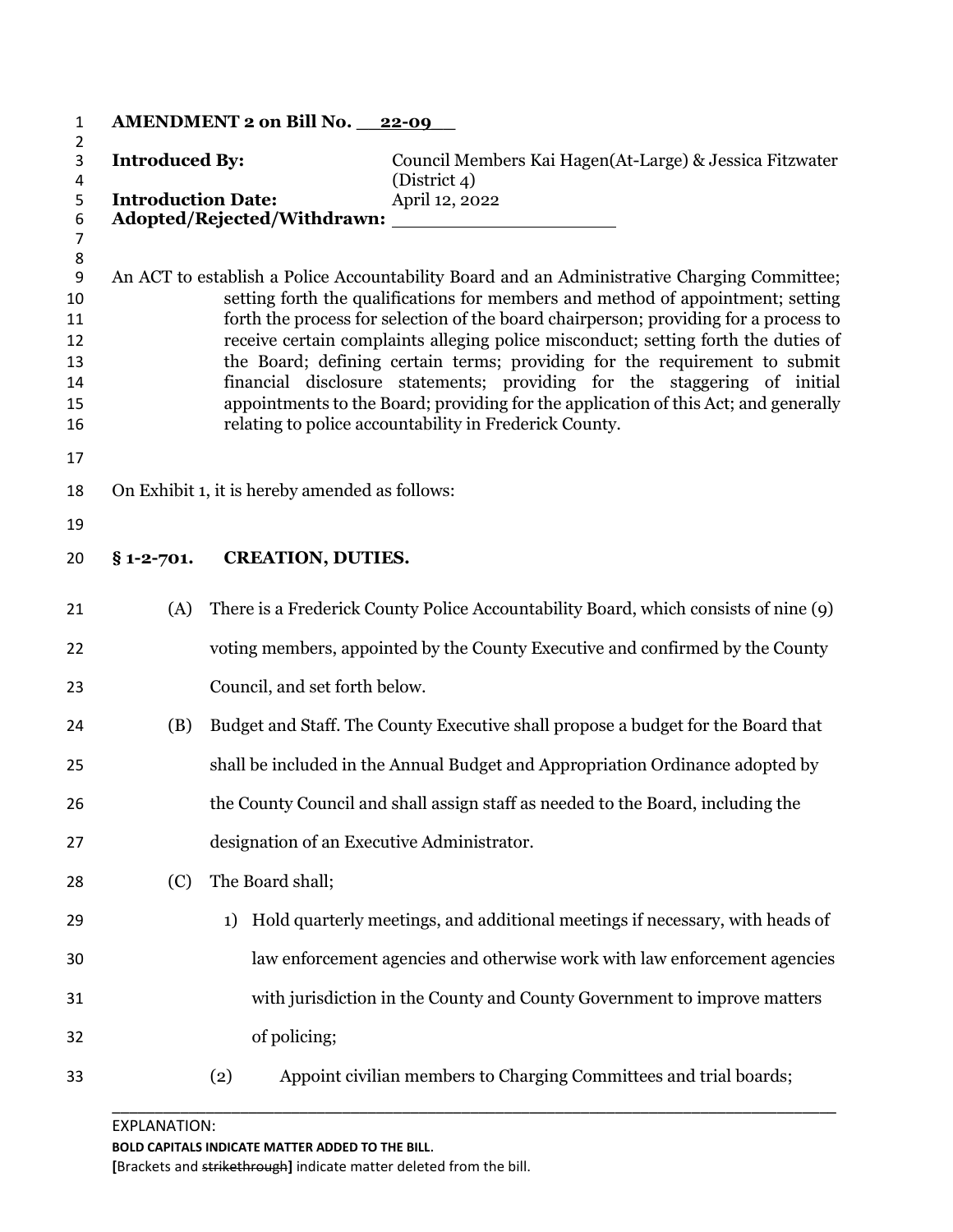| $\mathbf{1}$ | Receive complaints of police misconduct filed by members of the public;<br>(3)  |
|--------------|---------------------------------------------------------------------------------|
| 2            | On a quarterly basis, review outcomes of disciplinary matters considered<br>(4) |
| 3            | by Charging Committees; and                                                     |
| 4            | On or before December 31 each year, submit a report to the County<br>(5)        |
| 5            | Executive and the County Council of the County, and each municipality located   |
| 6            | within Frederick County that maintains a police agency that:                    |
| 7            | Identifies any trends in the disciplinary process of police officers<br>(a)     |
| 8            | in the County; and                                                              |
| 9            | Makes recommendations on changes to policy, <b>TRAINING</b> , OR<br>(b)         |
| 10           | <b>SUPERVISION</b> that would improve police accountability in the County.      |
| 11           |                                                                                 |
| 12           |                                                                                 |
| 13           |                                                                                 |
| 14           |                                                                                 |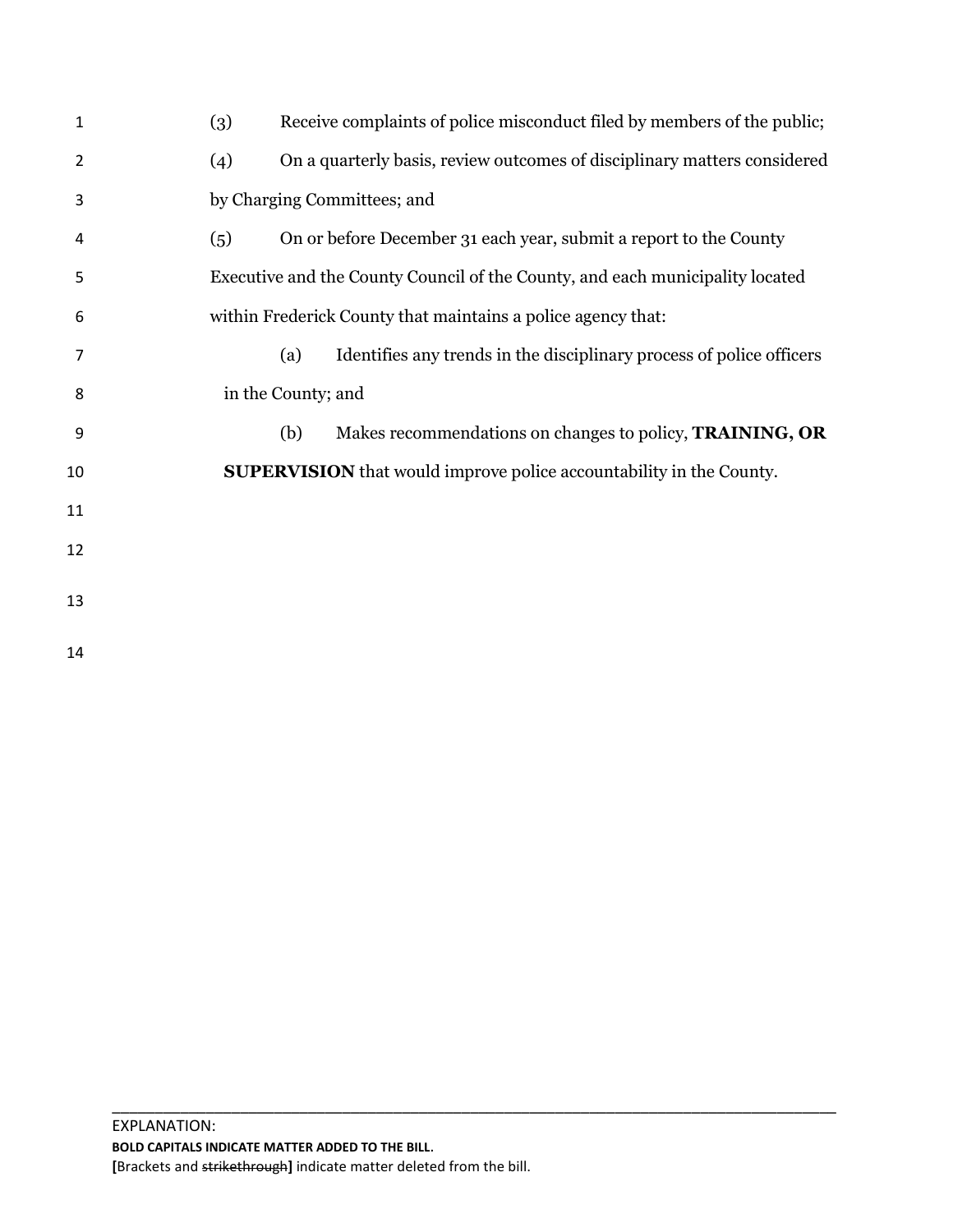| 1                                   | <b>AMENDMENT 3 on Bill No. 22-09</b>                                                                                                                                    |
|-------------------------------------|-------------------------------------------------------------------------------------------------------------------------------------------------------------------------|
| 2<br>$\ensuremath{\mathsf{3}}$<br>4 | <b>Introduced By:</b><br>Council Members Kai Hagen (At-Large) & Jessica<br>Fitzwater (District 4)                                                                       |
| 5                                   | <b>Introduction Date:</b><br>April 12, 2022                                                                                                                             |
| 6<br>$\overline{7}$                 | Adopted/Rejected/Withdrawn: 5-2                                                                                                                                         |
| 8                                   |                                                                                                                                                                         |
| 9                                   | An ACT to establish a Police Accountability Board and an Administrative Charging Committee;                                                                             |
| 10<br>11                            | setting forth the qualifications for members and method of appointment; setting<br>forth the process for selection of the board chairperson; providing for a process to |
| 12                                  | receive certain complaints alleging police misconduct; setting forth the duties of                                                                                      |
| 13                                  | the Board; defining certain terms; providing for the requirement to submit                                                                                              |
| 14                                  | financial disclosure statements; providing for the staggering of initial                                                                                                |
| 15                                  | appointments to the Board; providing for the application of this Act; and generally                                                                                     |
| 16                                  | relating to police accountability in Frederick County.                                                                                                                  |
| 17                                  |                                                                                                                                                                         |
| 18                                  | On Exhibit 1, it is hereby amended as follows:                                                                                                                          |
| 19                                  |                                                                                                                                                                         |
| 20                                  | § 1-2-702. COMPOSITION.                                                                                                                                                 |
| 21                                  | $f(A)$ To the extent practicable, the membership of the board shall reflect the racial,                                                                                 |
| 22                                  | gender, and cultural diversity of the County, as well as representation from                                                                                            |
| 23                                  | communities that experience a higher frequency of interactions with law                                                                                                 |
| 24                                  | enforcement.                                                                                                                                                            |
| 25                                  | [(B)] Subject to the confirmation of the County Council, the County Executive must<br>(A)                                                                               |
| 26                                  | appoint $\frac{m}{n}$ (9) ELEVEN (11) individuals to serve on the Board as regular, voting                                                                              |
| 27                                  | members for a three-year term unless otherwise noted.                                                                                                                   |
| 28                                  | (B) TO THE MAXIMUM EXTENT PRACTICABLE, THE MEMBERSHIP OF                                                                                                                |
| 29                                  | THE BOARD SHALL REFLECT THE RACIAL, GENDER, AND CULTURAL                                                                                                                |
| 30                                  | <b>DIVERSITY OF THE COUNTY AS WELL AS REPRESENTATION FROM</b>                                                                                                           |
| 31                                  | <b>COMMUNITIES THAT EXPERIENCE A HIGHER FREQUENCY OF</b>                                                                                                                |
| 32                                  | INTERACTIONS WITH LAW ENFORCEMENT, INCLUDING BUT NOT                                                                                                                    |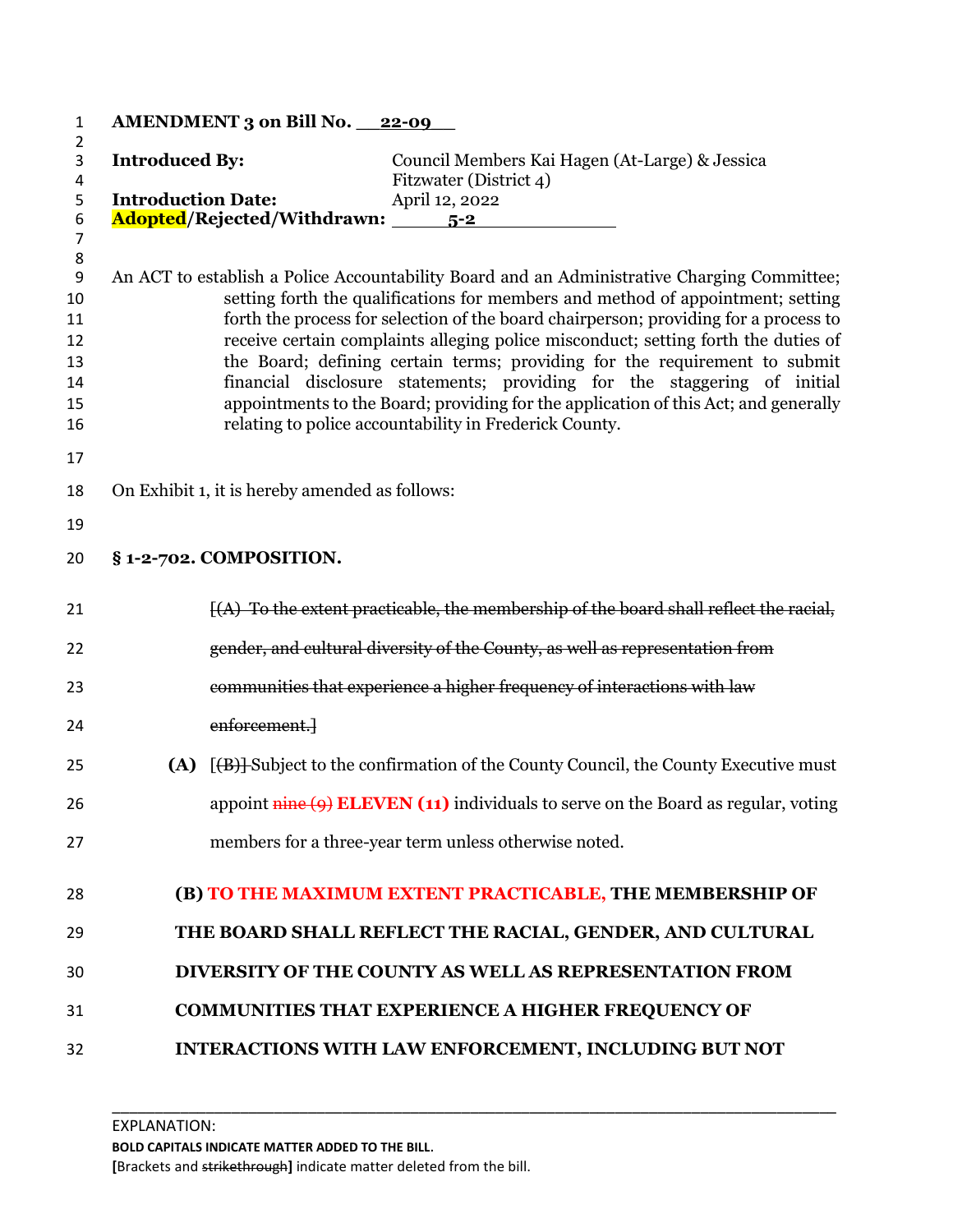| $\mathbf{1}$ | LIMITED TO PEOPLE WHO ARE BLACK/AFRICIAN-AMERICAN, LATINO,                                                                            |
|--------------|---------------------------------------------------------------------------------------------------------------------------------------|
| 2            | AND LESBIAN/GAY/BISEXUAL/TRANSGENDER/QUEER (LGBTQ), FIRST                                                                             |
| 3            | OR SECOND GENERATION IMMIGRANTS, PEOPLE WITH DISABILITIES,                                                                            |
| 4            | PEOPLE WITH BEHAVORIAL HEALTH CONCERNS, AND PEOPLE WHO                                                                                |
| 5            | HAVE EXPERIENCED HOMELESSNESS.                                                                                                        |
| 6            | (C) TO THE EXTENT PRACTICABLE, THE MEMBERSHIP OF THE BOARD                                                                            |
| 7            | <b>SHALL REFLECT GEOGRAPHIC DIVERSITY WITHIN FREDERICK</b>                                                                            |
| 8            | <b>COUNTY, INCLUDING MEMBERS FROM ALL FIVE COUNCIL</b>                                                                                |
| 9            | <b>DISTRICTS.</b>                                                                                                                     |
| 10           | (D) (C) Regular voting members of the Board must:                                                                                     |
| 11           | Be at least 21 years of age, legal residents or citizens of FREDERICK COUNTY,<br>1)                                                   |
| 12           | AND the United States, and registered voters;                                                                                         |
| 13           | 2) Be County residents, to include:                                                                                                   |
| 14           | a) Two (2) residents of the City of Frederick;                                                                                        |
| 15           | b) One (1) resident of the City of Brunswick; and                                                                                     |
| 16           | One (1) resident of the Town of Thurmont;<br>$\mathbf{c}$                                                                             |
| 17           | Have familiarity or experience within the legal field, the behavioral health field,<br>$\overline{3}$                                 |
| 18           | social services, human resources or personnel management, the operation of a                                                          |
| 19           | government agency, criminal justice agency, or community service organizations, OR                                                    |
| 20           | <b>RELEVANT LIVED EXPERIENCE;</b>                                                                                                     |
| 21<br>22     | 4) To ensure that each member is able to act and make objective decisions that are<br>free from outside influence or bias, submit to] |
| 23<br>24     | 4) PARTICIPATE IN an in-person interview and appropriate background research<br>conducted by:                                         |
| 25           | a) The County Executive or designee; and                                                                                              |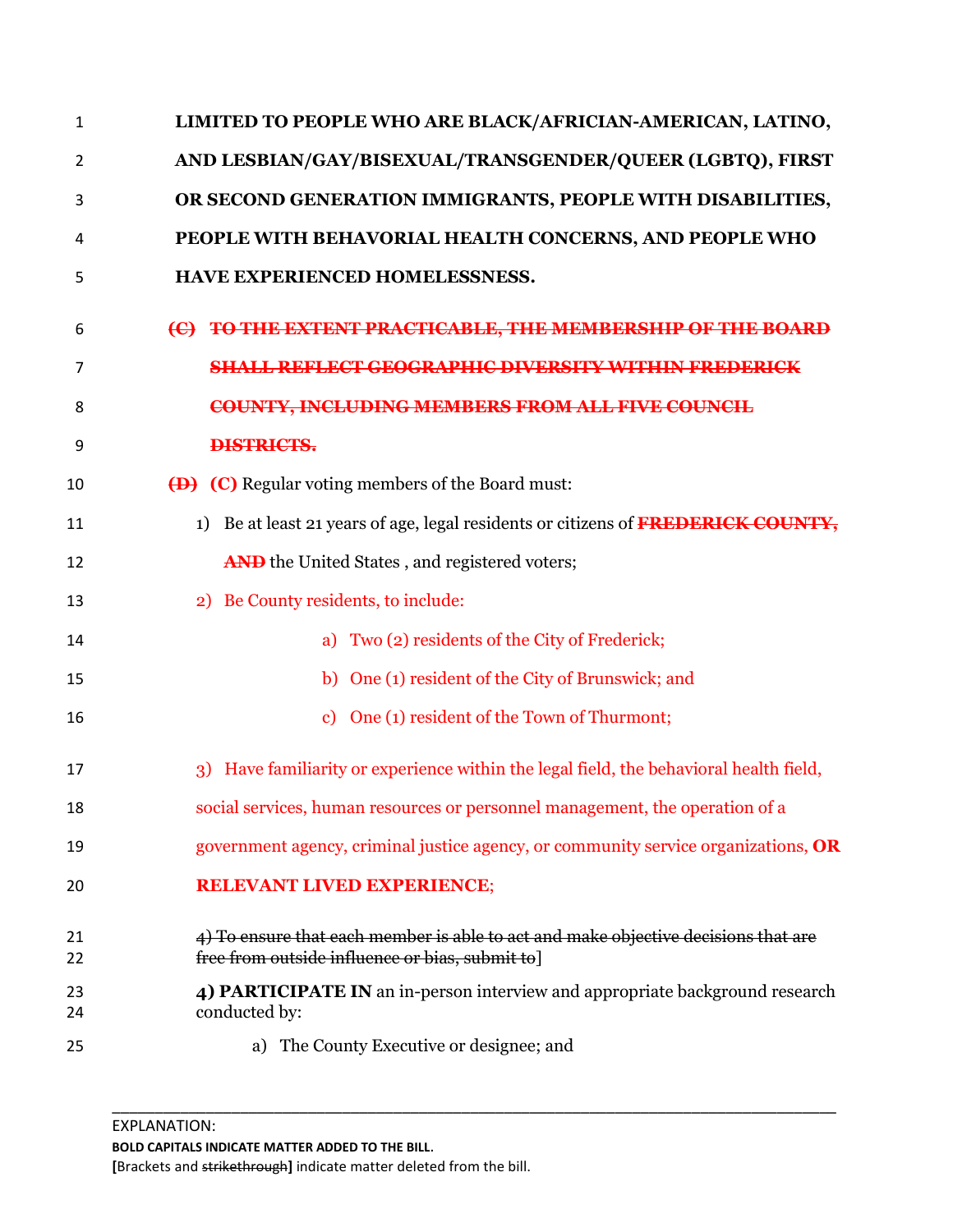| 1  | b) The municipal mayors of the Cities of Frederick and Brunswick and the                                   |
|----|------------------------------------------------------------------------------------------------------------|
| 2  | Town of Thurmont, or their Chief Administrative Officer or equivalent; and                                 |
| 3  | <b>B)</b> Other individuals as determined by the County Executive. $\left[\frac{1}{2}, \frac{1}{2}\right]$ |
| 4  | Successfully complete training on matters related to police procedures from the<br>5)                      |
| 5  | Maryland Police Training and Standards Commission, the County Ethics Law, the                              |
| 6  | Open Meetings Act, and any other training required by the State, they County                               |
| 7  | Executive, or majority vote of the Board.                                                                  |
| 8  |                                                                                                            |
| 9  |                                                                                                            |
| 10 |                                                                                                            |
| 11 |                                                                                                            |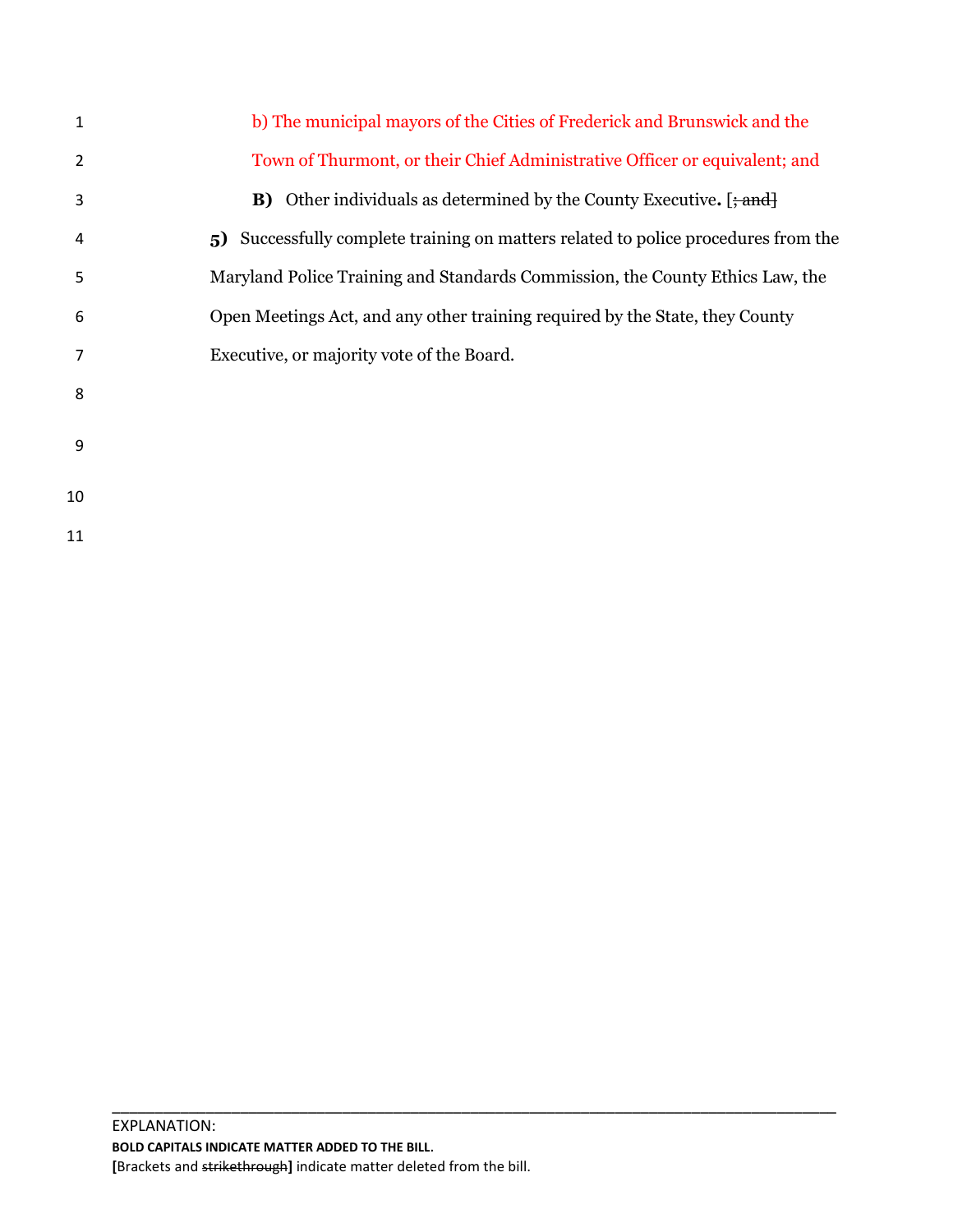| $\mathbf{1}$                                         |                                                    | AMENDMENT 4 on Bill No. 22-09                  |                                                                                                                                                                                                                                                                                                                                                                                                                                                                                                                                                                                                                                                                         |
|------------------------------------------------------|----------------------------------------------------|------------------------------------------------|-------------------------------------------------------------------------------------------------------------------------------------------------------------------------------------------------------------------------------------------------------------------------------------------------------------------------------------------------------------------------------------------------------------------------------------------------------------------------------------------------------------------------------------------------------------------------------------------------------------------------------------------------------------------------|
| $\overline{2}$<br>3<br>4<br>5<br>6<br>$\overline{7}$ | <b>Introduced By:</b><br><b>Introduction Date:</b> |                                                | Council Members Kai Hagen(At-Large) & Jessica Fitzwater<br>(District 4)<br>April 12, 2022<br>Adopted/ <mark>Rejected</mark> /Withdrawn: 3-4                                                                                                                                                                                                                                                                                                                                                                                                                                                                                                                             |
| 8<br>9<br>10<br>11<br>12<br>13<br>14<br>15<br>16     |                                                    |                                                | An ACT to establish a Police Accountability Board and an Administrative Charging Committee;<br>setting forth the qualifications for members and method of appointment; setting<br>forth the process for selection of the board chairperson; providing for a process to<br>receive certain complaints alleging police misconduct; setting forth the duties of<br>the Board; defining certain terms; providing for the requirement to submit<br>financial disclosure statements; providing for the staggering of initial<br>appointments to the Board; providing for the application of this Act; and generally<br>relating to police accountability in Frederick County. |
| 17<br>18<br>19                                       |                                                    | On Exhibit 1, it is hereby amended as follows: |                                                                                                                                                                                                                                                                                                                                                                                                                                                                                                                                                                                                                                                                         |
| 20                                                   | $§$ 1-2-703.                                       | <b>CHAIRPERSON.</b>                            |                                                                                                                                                                                                                                                                                                                                                                                                                                                                                                                                                                                                                                                                         |
| 21                                                   |                                                    |                                                | The County Executive shall nominate, and the County Council shall approve, an                                                                                                                                                                                                                                                                                                                                                                                                                                                                                                                                                                                           |
| 22                                                   |                                                    |                                                | individual to serve as the Board Chairperson who shall have [familiarity with criminal justice or                                                                                                                                                                                                                                                                                                                                                                                                                                                                                                                                                                       |
| 23                                                   |                                                    |                                                | other relevant experience needed for the position. The term of the Chairperson is 3 years.                                                                                                                                                                                                                                                                                                                                                                                                                                                                                                                                                                              |
| 24                                                   |                                                    |                                                |                                                                                                                                                                                                                                                                                                                                                                                                                                                                                                                                                                                                                                                                         |
| 25                                                   |                                                    |                                                |                                                                                                                                                                                                                                                                                                                                                                                                                                                                                                                                                                                                                                                                         |